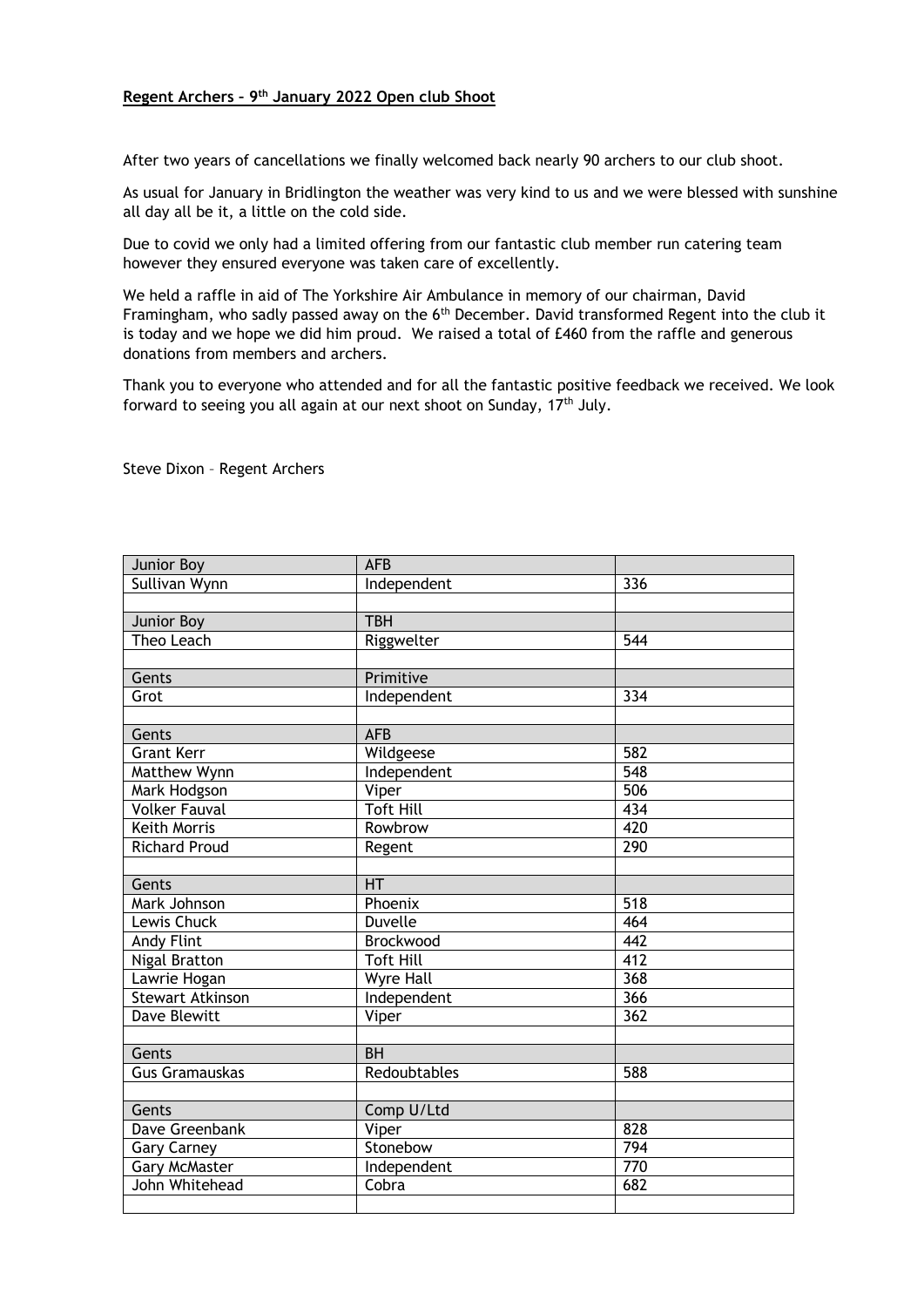| Gents                  | Longbow          |                  |
|------------------------|------------------|------------------|
| <b>Gary Cooke</b>      | Independent      | 516              |
| John Pendleton         | <b>Duvelle</b>   | 508              |
| Mike Strong            | Lefa             | 504              |
| Mark Tarbuck           | Independent      | 496              |
| Ken Adams              | <b>Duvelle</b>   | 494              |
| Mike Kime              | Viper            | 458              |
| Dave Pedley            | Long Eaton       | 452              |
| Andy Bailey            | Rowbrow          | 438              |
| <b>Richard Waters</b>  | Independent      | 424              |
| Andy Brooksbank        | Lincoln L/BS     | 396              |
| John Cottrell          | <b>Duvelle</b>   | 394              |
| John Richardson        | <b>Duvelle</b>   | 376              |
| <b>Phil Hiatt</b>      | Albion           | 368              |
| Danny Cameron          | Wolfshead        | 346              |
| <b>Graham Thomas</b>   | Independent      | $\overline{322}$ |
|                        |                  |                  |
| Gents                  | Barebow          |                  |
| Geoff Smith            | Viper            | 638              |
| Chris Haddon           | Viper            | $\overline{594}$ |
| Peter Plunket          | Derwynd          | $\overline{564}$ |
| <b>Rob Hall</b>        | Viper            | $\overline{554}$ |
| Robert Leach           |                  | 532              |
|                        | Riggwelter       |                  |
| Geoff Eccleshaw        | Wolfshead        | $\overline{514}$ |
| Johnathan Taylor       | Wolfshead        | 488              |
| <b>Steven Brown</b>    | Independent      | 484              |
| Mark Harrison          | Firebird         | 458              |
| Neil McKenna           | Harlequin        | 410              |
| <b>Simon Topping</b>   | Viper            | 242              |
|                        |                  |                  |
|                        |                  |                  |
| Gents                  | <b>TBH</b>       |                  |
| <b>John Hall</b>       | Cobra            | 586              |
| <b>Tim Dowling</b>     | Rowbrow          | 536              |
| Dan Morris             | Rowbrow          | $\overline{524}$ |
| <b>Richard Pollitt</b> | Rowbrow          | $\overline{522}$ |
| <b>Tony Morrel</b>     | Independent      | 494              |
| James Murdie           | Independent      | 484              |
| Michael Brooksbank     | Phoenix          | 470              |
| Donal Hogan            | Rowbrow          | 456              |
| David Bentley          | Riggwelter       | 456              |
| Liam Blakley           | Brockwood        | 442              |
| Alan McDonald          | Independent      | 390              |
| Sean Wilson            | Brockwood        | 374              |
| <b>Richard Dalton</b>  | Rowbrow          | 366              |
| Ryan Lee               | Wildgeese        | 346              |
| Dave Wallace           | Viper            | 304              |
|                        |                  |                  |
|                        |                  |                  |
| Ladies                 | HT               |                  |
| Heather Jefferson      | Viper            | 480              |
| <b>Alison Macrory</b>  | Brockwood        | 462              |
| Ruth Hanlon            | Cobra            | 436              |
|                        |                  | 324              |
| Danni Spencer          | Independent      |                  |
| Chrissie Bratton       | <b>Toft Hill</b> | 276              |
|                        |                  |                  |
|                        |                  |                  |
| Ladies                 | Comp U/Ltd       |                  |
| Trish Gramauskas       | Redoubtables     | 558              |